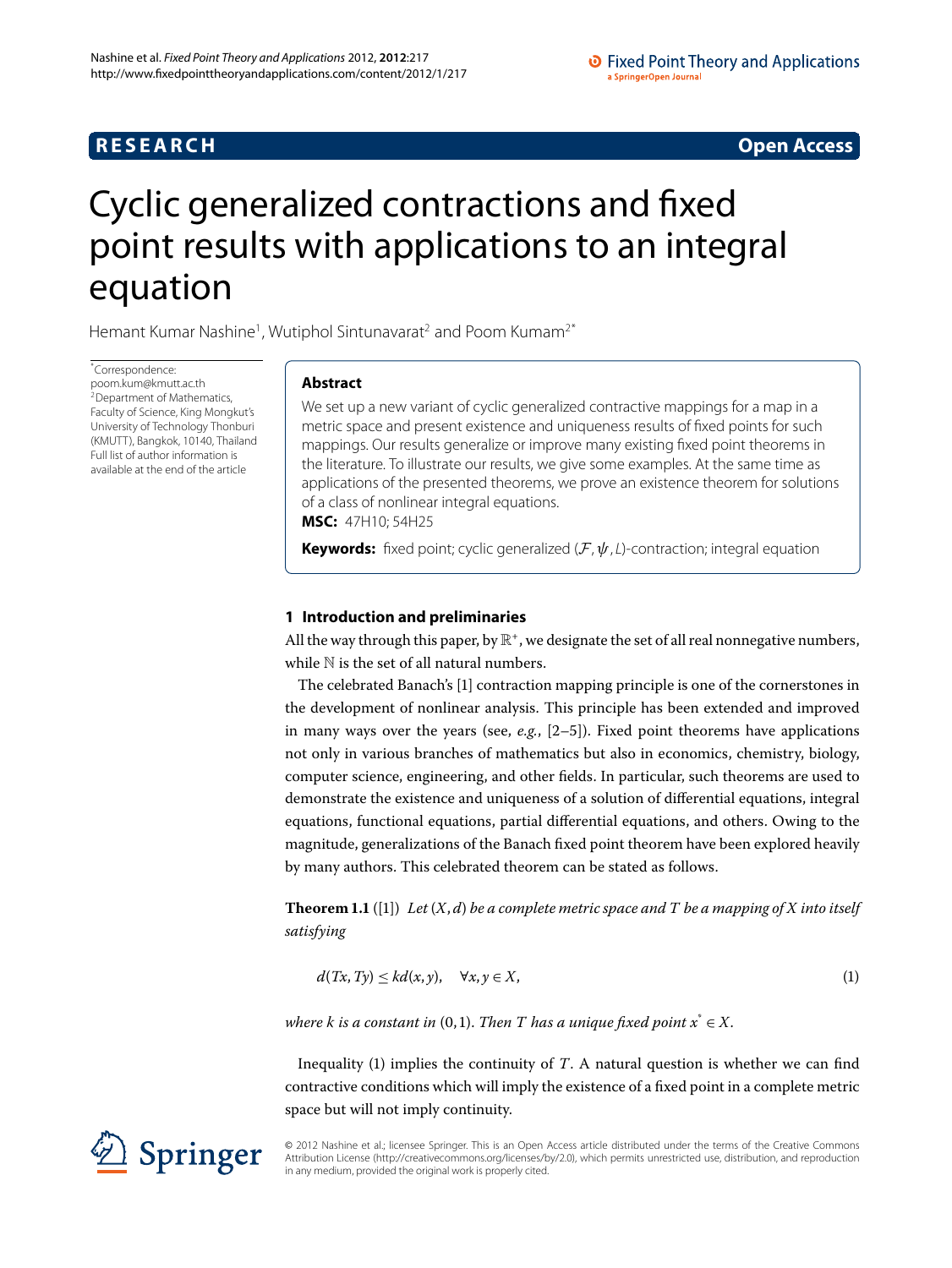On the other hand, cyclic representations and cyclic contractions were introduced by Kirk *et al.* [6]. A mapping  $T : A \cup B \rightarrow A \cup B$  is called cyclic if  $T(A) \subseteq B$  and  $T(B) \subseteq A$ , where *A*, *B* are nonempty subsets of a metric space  $(X, d)$ . Moreover, *T* is called a cyclic contraction if there exists  $k \in (0,1)$  such that  $d(Tx, Ty) \leq kd(x, y)$  for all  $x \in A$  and  $y \in B$ . Notice that although a contraction is continuous, a cyclic contraction need not to be. This is one of the important gains of this theorem.

**Definition 1.1** (See [6, 7[\]](#page-12-6)) Let  $(X, d)$  be a metric space. Let  $p$  be a positive integer,  $A_1, A_2, \ldots, A_p$  be nonempty subsets of *X*,  $Y = \bigcup_{i=1}^p A_i$ , and  $T: Y \to Y$ . Then *Y* is said to be a cyclic representation of *Y* with respect to *T* if

- (i)  $A_i$ ,  $i = 1, 2, \ldots, p$  are nonempty closed sets, and
- (ii)  $T(A_1) \subseteq A_2, ..., T(A_{p-1}) \subseteq A_p, T(A_p) \subseteq A_1.$

Following the paper in  $[6]$ , a number of fixed point theorems on a cyclic representation of *Y* with respect to a self-mapping *T* have appeared (see[,](#page-12-7) *e.g.*, [3, 7[–](#page-12-8)15]).

In this paper, we introduce a new class of cyclic generalized  $(\mathcal{F}, \psi, L)$ -contractive mappings, and then investigate the existence and uniqueness of fixed points for such mappings. Our main result generalizes and improves many existing theorems in the literature. We supply appropriate examples to make obvious the validity of the propositions of our results. To end with, as applications of the presented theorems, we achieve fixed point results for a generalized contraction of integral type and we prove an existence theorem for solutions of a system of integral equations.

## **2 Main results**

In this section, we introduce two new notions of a cyclic contraction and establish new results for such mappings.

- In the sequel, we fixed the set of functions by  $\mathcal{F}, \psi : [0, +\infty) \to [0, +\infty)$  such that
- (i)  $\mathcal F$  is nondecreasing, continuous, and  $\mathcal F(0) = 0 < \mathcal F(t)$  for every  $t > 0$ ;
- (ii)  $\psi$  is nondecreasing, right continuous, and  $\psi(t) < t$  for every  $t > 0$ .
- Define  $\mathbf{F}_1 = \{ \mathcal{F} : \mathcal{F} \text{ satisfies (i)} \}$  and  $\Psi_1 = \{ \psi : \psi \text{ satisfies (ii)} \}.$

We state the notion of a cyclic generalized  $(F, \psi, L)$ -contraction as follows.

**Definition 2.1** Let  $(X, d)$  be a metric space. Let *p* be a positive integer,  $A_1, A_2, \ldots, A_p$  be nonempty subsets of *X* and  $Y = \bigcup_{i=1}^{p} A_i$ . An operator  $T: Y \to Y$  is said to be a cyclic generalized (*F*,  $\psi$ , *L*)-contraction for some  $\psi \in \Psi_1$ ,  $\mathcal{F} \in \mathbf{F}_1$ , and  $L \geq 0$  if

- (a)  $Y = \bigcup_{i=1}^{p} A_i$  is a cyclic representation of *Y* with respect to *T*;
- (b) for any  $(x, y) \in A_i \times A_{i+1}$ ,  $i = 1, 2, ..., p$  (with  $A_{p+1} = A_1$ ),

$$
\mathcal{F}\big(d(Tx,Ty)\big)\leq\psi\big(\mathcal{F}\big(\Theta(x,y)\big)\big)+L\mathcal{F}\big(\Theta_1(x,y)\big),
$$

where

$$
\Theta(x, y) = \max \left\{ d(x, y), d(x, Tx), d(y, Ty), \frac{d(x, Ty) + d(y, Tx)}{2} \right\}
$$

and

$$
\Theta_1(x,y)=\min\big\{d(x,Tx),d(y,Ty),d(x,Ty),d(y,Tx)\big\}.
$$

Our first main result is the following.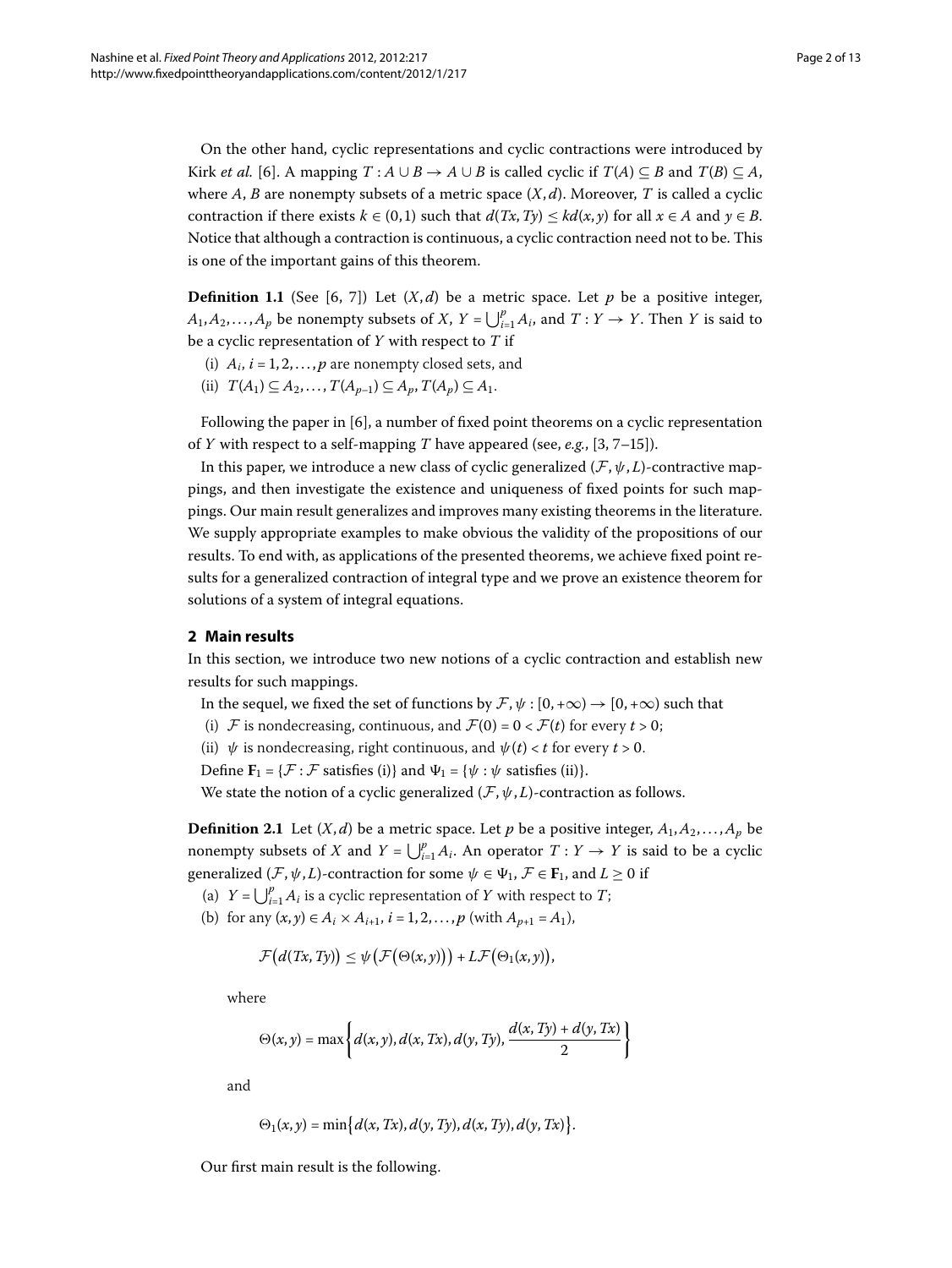<span id="page-2-3"></span>**Theorem 2.1** *Let*  $(X, d)$  *be a complete metric space,*  $p \in \mathbb{N}$ ,  $A_1, A_2, \ldots, A_p$  *be nonempty closed subsets of X*, and  $Y = \bigcup_{i=1}^{p} A_i$ . *Suppose*  $T : Y \to Y$  is a cyclic generalized  $(\mathcal{F}, \psi, L)$ *contraction mapping for some*  $\psi \in \Psi_1$  *and*  $\mathcal{F} \in \mathbf{F}_1$ *. Then T has a unique fixed point. Moreover, the fixed point of T belongs to*  $\bigcap_{i=1}^p A_i$ .

*Proof* Let  $x_0 \in A_1$  (such a point exists since  $A_1 \neq \emptyset$ ). Define the sequence  $\{x_n\}$  in *X* by

<span id="page-2-0"></span>
$$
x_{n+1} = Tx_n
$$
,  $n = 0, 1, 2, ...$ 

We shall prove that

$$
\lim_{n\to\infty} d(x_n, x_{n+1}) = 0. \tag{2}
$$

If, for some *k*, we have  $x_{k+1} = x_k$ , then (2[\)](#page-2-0) follows immediately. So, we can suppose that  $d(x_n, x_{n+1}) > 0$  for all *n*. From the condition (a), we observe that for all *n*, there exists *i* =  $i(n) \in \{1, 2, ..., p\}$  such that  $(x_n, x_{n+1}) \in A_i \times A_{i+1}$ . Then, from the condition (b), we have

$$
\mathcal{F}\big(d(x_n,x_{n+1})\big) \leq \psi\big(\mathcal{F}\big(\Theta(x_{n-1},x_n)\big)\big) + L\mathcal{F}\big(\Theta_1(x_{n-1},x_n)\big), \quad n=1,2,\ldots
$$
 (3)

On the other hand, we have

$$
\Theta(x_{n-1}, x_n) = \max \left\{ d(x_{n-1}, x_n), d(x_{n+1}, x_n), \frac{1}{2} d(x_{n-1}, x_{n+1}) \right\}
$$

$$
= \max \left\{ d(x_{n-1}, x_n), d(x_n, x_{n+1}) \right\}
$$

and

$$
\Theta_1(x_{n-1},x_n) = \min\{d(x_{n-1},x_n), d(x_n,x_{n+1}), d(x_{n-1},x_{n+1}), d(x_n,x_n)\} = 0.
$$

Suppose that  $\max\{d(x_{k-1}, x_k), d(x_k, x_{k+1})\} = d(x_k, x_{k+1})$  for some  $k \in \mathbb{N}$ . Then  $\Theta(x_{k-1}, x_k) =$  $d(x_k, x_{k+1})$ , so

<span id="page-2-1"></span>
$$
\mathcal{F}\big(d(x_k,x_{k+1})\big) \leq \psi\big(\mathcal{F}\big(d(x_k,x_{k+1})\big)\big) < \mathcal{F}\big(d(x_k,x_{k+1})\big),
$$

a contradiction. Hence,

<span id="page-2-2"></span>
$$
\Theta(x_{n-1},x_n)=d(x_{n-1},x_n),
$$

and thus

$$
\mathcal{F}\big(d(x_n,x_{n+1})\big) \leq \psi\big(\mathcal{F}\big(d(x_{n-1},x_n)\big)\big) < \mathcal{F}\big(d(x_{n-1},x_n)\big).
$$
\n(4)

Similarly, we have

$$
\mathcal{F}\big(d(x_{n-1},x_n)\big)<\mathcal{F}\big(d(x_{n-2},x_{n-1})\big). \tag{5}
$$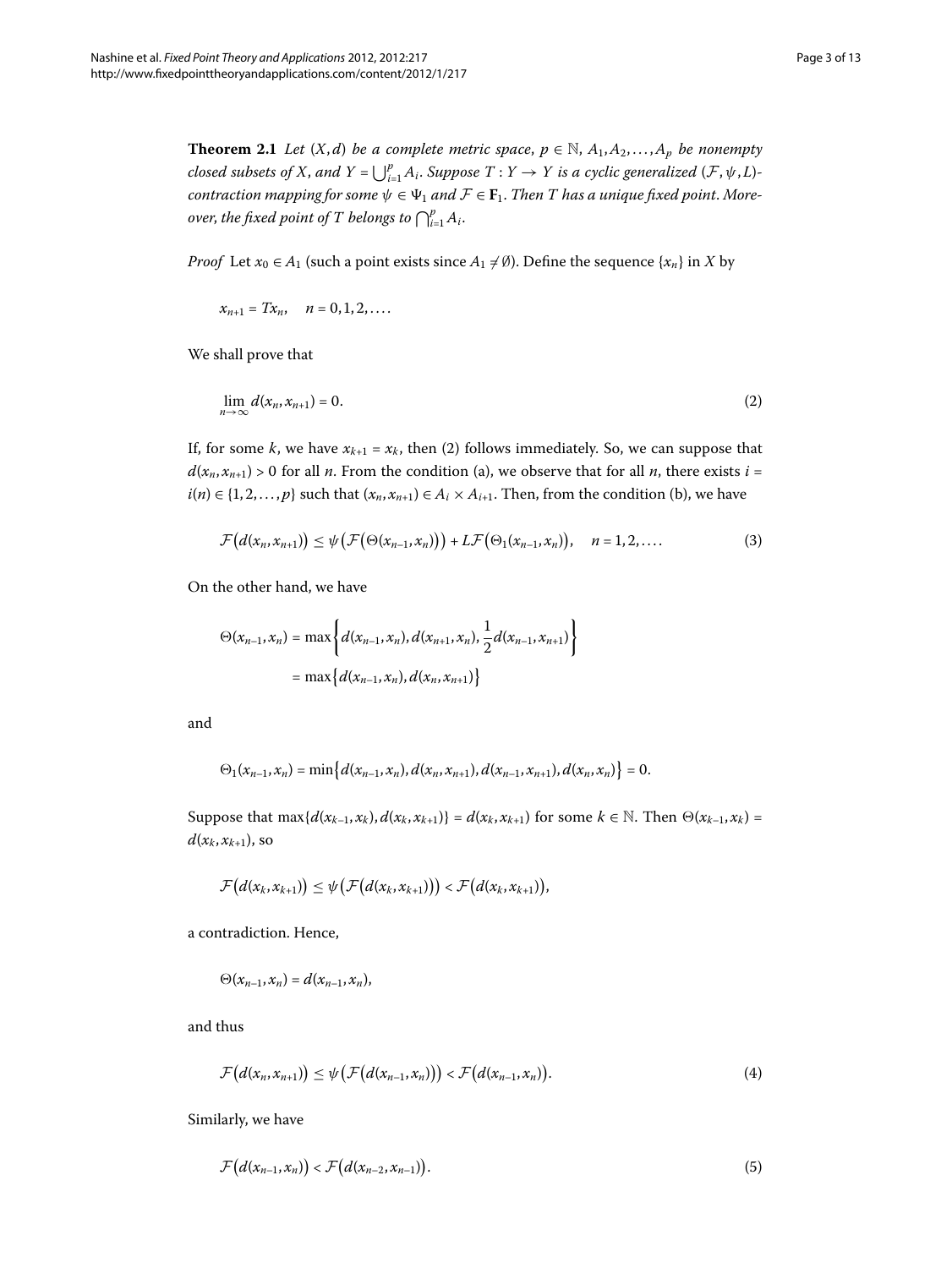Thus, from  $(4)$  and  $(5)$ , we get

$$
\mathcal{F}\big(d(x_{n+1},x_n)\big)<\mathcal{F}\big(d(x_n,x_{n-1})\big)
$$

for all  $n \in \mathbb{N}$ . Now, from

<span id="page-3-0"></span>
$$
\mathcal{F}\big(d(x_{n+1},x_n)\big)\leq\psi\big(\mathcal{F}\big(d(x_n,x_{n-1})\big)\big)<\cdots<\psi^n\big(\mathcal{F}\big(d(x_1,x_0)\big)\big)
$$

and the property of  $\psi$ , we obtain  $\lim_{n\to\infty} \mathcal{F}(d(x_{n+1}, x_n)) = 0$  $\lim_{n\to\infty} \mathcal{F}(d(x_{n+1}, x_n)) = 0$  $\lim_{n\to\infty} \mathcal{F}(d(x_{n+1}, x_n)) = 0$ , and consequently (2) holds.

Now, we shall prove that  $\{x_n\}$  is a Cauchy sequence in  $(X, d)$ . Suppose, on the contrary, that  $\{x_n\}$  is not a Cauchy sequence. Then there exists  $\varepsilon > 0$  for which we can find two sequences of positive integers  $\{m(k)\}$  and  $\{n(k)\}$  such that for all positive integers *k*,

<span id="page-3-1"></span>
$$
m(k) > n(k) \ge k, \quad d(x_{m(k)}, x_{n(k)}) \ge \varepsilon. \tag{6}
$$

Further, corresponding to  $n(k)$ , we can choose  $m(k)$  in such a way that it is the smallest integer with  $m(k) > n(k) \ge k$  satisfying (6). Then we have

$$
d(x_{m(k)-1},x_{n(k)}) < \varepsilon. \tag{7}
$$

Using  $(6)$  $(6)$ ,  $(7)$ , and the triangular inequality, we get

$$
\varepsilon \leq d(x_{n(k)}, x_{m(k)})
$$
  
\n
$$
\leq d(x_{n(k)}, x_{m(k)-1}) + d(x_{m(k)-1}, x_{m(k)})
$$
  
\n
$$
< \varepsilon + d(x_{m(k)-1}, x_{m(k)}).
$$

Thus, we have

<span id="page-3-2"></span>
$$
\varepsilon \leq d(x_{n(k)}, x_{m(k)}) < \varepsilon + d(x_{m(k)-1}, x_{m(k)}).
$$

Passing to the limit as  $k \to \infty$  in the above inequality and using (2[\)](#page-2-0), we obtain

<span id="page-3-3"></span>
$$
\lim_{k \to \infty} d(x_{n(k)}, x_{m(k)}) = \varepsilon^+.
$$
\n(8)

On the other hand, for all *k*, there exists *j*(*k*)  $\in$  {1, ..., *p*} such that *n*(*k*) – *m*(*k*) + *j*(*k*)  $\equiv$  1[*p*]. Then  $x_{m(k)-j(k)}$  (for *k* large enough,  $m(k) > j(k)$ ) and  $x_{n(k)}$  lie in different adjacently labeled sets  $A_i$  and  $A_{i+1}$  for certain  $i \in \{1, ..., p\}$ . Using (b), we obtain

$$
\mathcal{F}\big(d(x_{m(k)-j(k)+1},x_{n(k)+1})\big)\leq\psi\big(\mathcal{F}\big(\Theta(x_{m(k)-j(k)},x_{n(k)})\big)\big)+L\mathcal{F}\big(\Theta_1(x_{m(k)-j(k)},x_{n(k)})\big)\hspace{1cm}(9)
$$

for all *k*. Now, we have

$$
\Theta(x_{m(k)-j(k)}, x_{n(k)}) = \max\left\{d(x_{m(k)-j(k)}, x_{n(k)}), d(x_{m(k)-j(k)+1}, x_{m(k)-j(k)}), d(x_{n(k)+1}, x_{n(k)}),
$$

$$
\frac{d(x_{m(k)-j(k)}, x_{n(k)+1}) + d(x_{n(k)}, x_{m(k)-j(k)+1})}{2}\right\},
$$
(10)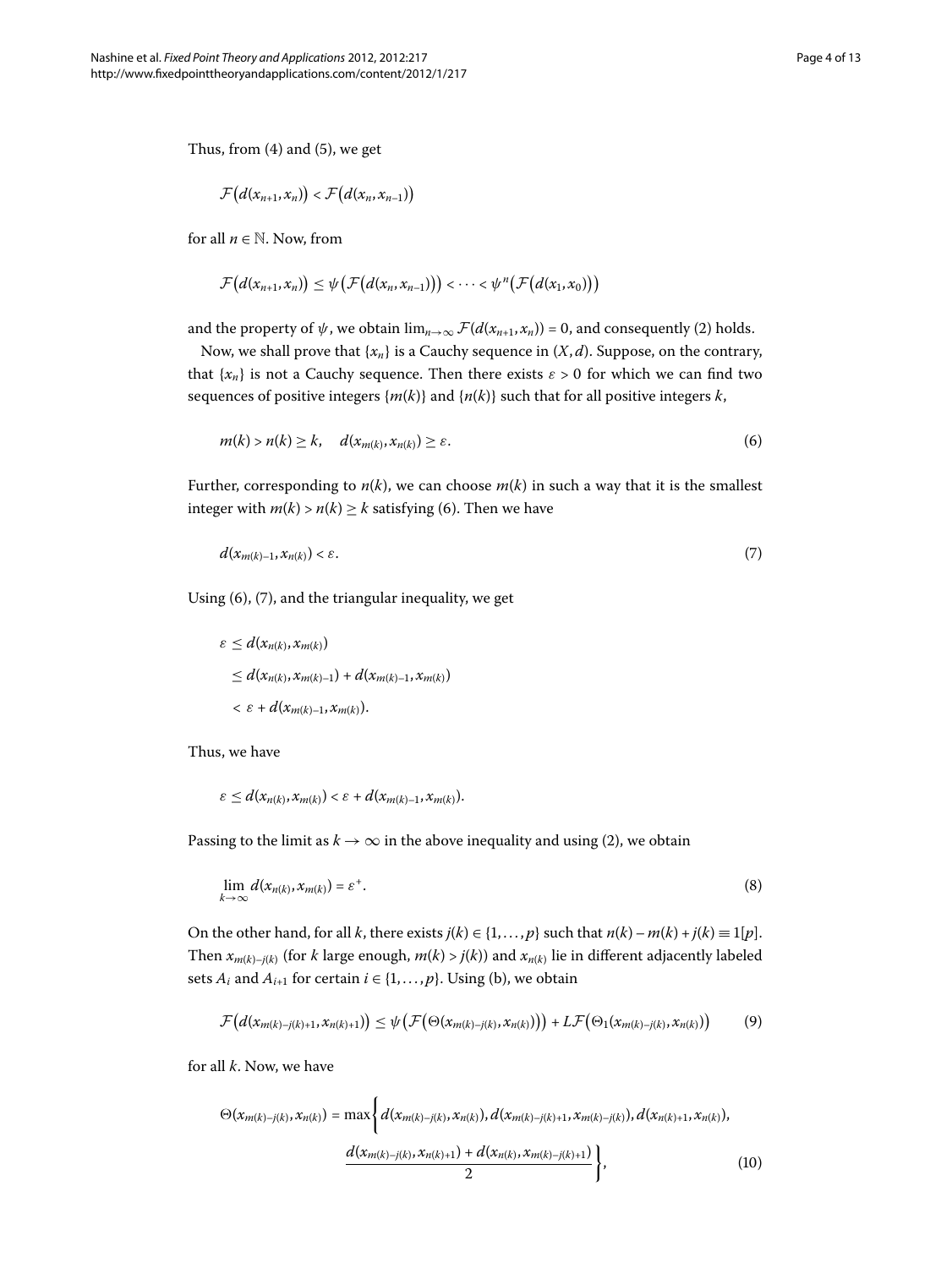and

$$
\Theta_1(x_{m(k)-j(k)}, x_{n(k)}) = \min\{d(x_{m(k)-j(k)+1}, x_{m(k)-j(k)}), d(x_{n(k)+1}, x_{n(k)}),
$$

$$
d(x_{m(k)-j(k)}, x_{n(k)+1}), d(x_{n(k)}, x_{m(k)-j(k)+1})\}
$$
(11)

# for all *k*. Using the triangular inequality, we get

<span id="page-4-1"></span>
$$
\left| d(x_{m(k)-j(k)}, x_{n(k)}) - d(x_{n(k)}, x_{m(k)}) \right|
$$
  
\n
$$
\leq d(x_{m(k)-j(k)}, x_{m(k)})
$$
  
\n
$$
\leq \sum_{l=0}^{j(k)-1} d(x_{m(k)-j(k)+l}, x_{m(k)-j(k)+l+1})
$$
  
\n
$$
\leq \sum_{l=0}^{p-1} d(x_{m(k)-j(k)+l}, x_{m(k)-j(k)+l+1}) \to 0 \text{ as } k \to \infty \text{ (from (2)),}
$$

which implies from  $(8)$  $(8)$  that

<span id="page-4-0"></span>
$$
\lim_{k \to \infty} d(x_{m(k)-j(k)}, x_{n(k)}) = \varepsilon. \tag{12}
$$

Using  $(2)$  $(2)$ , we have

$$
\lim_{k \to \infty} d(x_{m(k)-j(k)+1}, x_{m(k)-j(k)}) = 0
$$
\n(13)

and

$$
\lim_{k \to \infty} d(x_{n(k)+1}, x_{n(k)}) = 0. \tag{14}
$$

Again, using the triangular inequality, we get

 $|d(x_{m(k)-j(k)}, x_{n(k)+1}) - d(x_{m(k)-j(k)}, x_{n(k)})| \leq d(x_{n(k)}, x_{n(k)+1}).$ 

Passing to the limit as  $k \to \infty$  in the above inequality, using [\(](#page-4-1)14) and (12), we get

$$
\lim_{k \to \infty} d(x_{m(k)-j(k)}, x_{n(k)+1}) = \varepsilon. \tag{15}
$$

Similarly, we have

<span id="page-4-3"></span><span id="page-4-2"></span>
$$
\left|d(x_{n(k)},x_{m(k)-j(k)+1})-d(x_{m(k)-j(k)},x_{n(k)})\right|\leq d(x_{m(k)-j(k)},x_{m(k)-j(k)+1}).
$$

Passing to the limit as  $k \to \infty$ , using [\(](#page-4-1)2) and (12), we obtain

$$
\lim_{k \to \infty} d(x_{n(k)}, x_{m(k)-j(k)+1}) = \varepsilon. \tag{16}
$$

Similarly, we have

$$
\lim_{k \to \infty} d(x_{m(k)-j(k)+1}, x_{n(k)+1}) = \varepsilon. \tag{17}
$$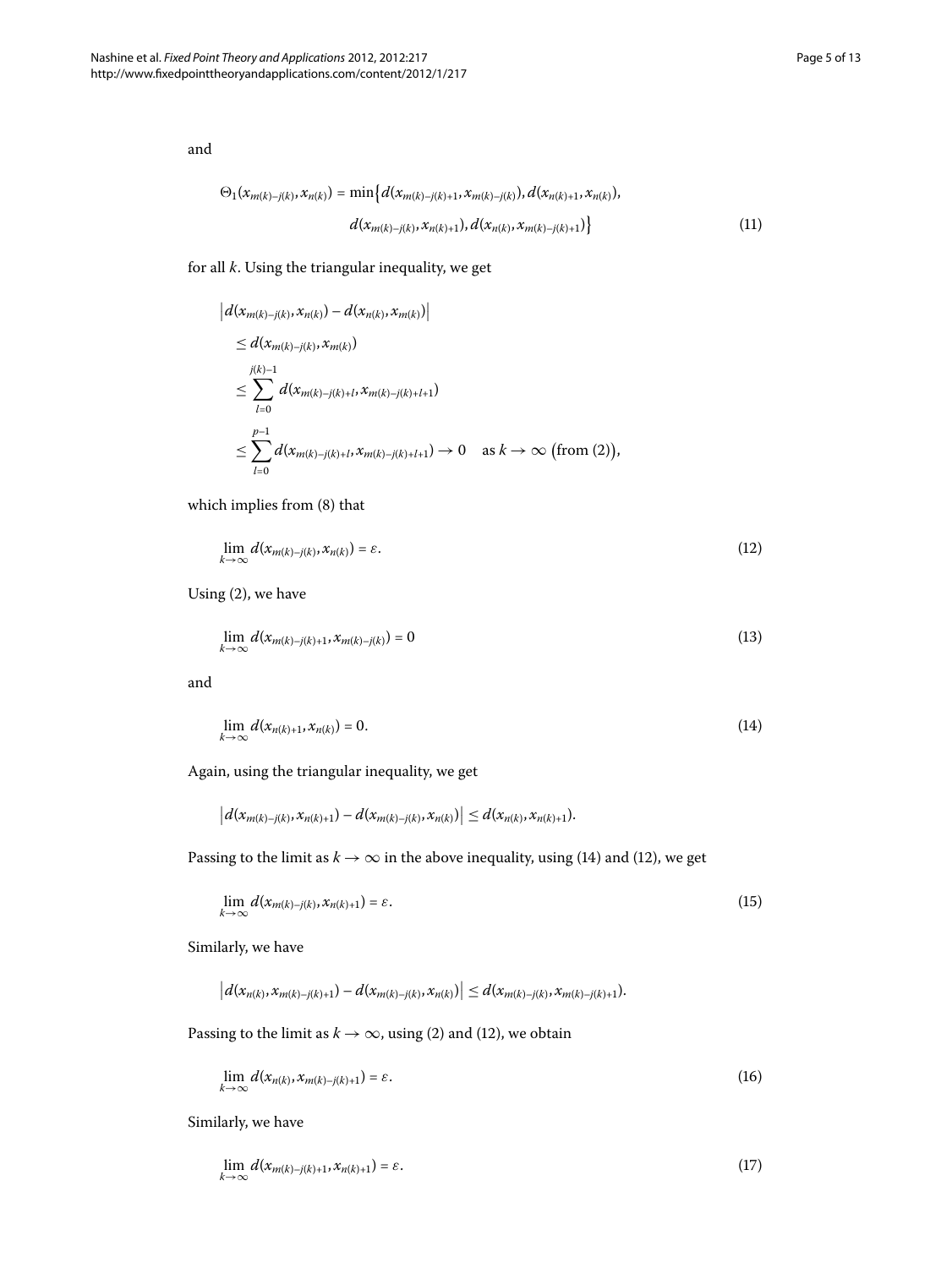Now, it follows from [\(](#page-4-2)12)-(16) and the continuity of  $\varphi$  that

<span id="page-5-1"></span><span id="page-5-0"></span>
$$
\lim_{k \to \infty} \Theta(x_{m(k)-j(k)}, x_{n(k)}) = \max\{\varepsilon, 0\} = \varepsilon
$$
\n(18)

and

$$
\lim_{k \to \infty} \Theta_1(x_{m(k)-j(k)}, x_{n(k)}) = \min\{0, 0, \varepsilon, \varepsilon\} = 0. \tag{19}
$$

Passing to the limit as  $k \to \infty$  in (9[\)](#page-5-1), using [\(](#page-4-3)17), (18), (19), and the condition (ii), we obtain

<span id="page-5-2"></span>
$$
\mathcal{F}(\varepsilon) \leq \psi\big(\mathcal{F}(\varepsilon)\big) + L \cdot 0 < \mathcal{F}(\varepsilon),
$$

which is a contradiction. Thus, we proved that  $\{x_n\}$  is a Cauchy sequence in  $(X, d)$ .

Since  $(X, d)$  is complete, there exists  $x^* \in X$  such that

<span id="page-5-3"></span>
$$
\lim_{n \to \infty} x_n = x^*.
$$
\n(20)

We shall prove that

<span id="page-5-4"></span>
$$
x^* \in \bigcap_{i=1}^p A_i. \tag{21}
$$

From the condition (a), and since  $x_0 \in A_1$ , we have  $\{x_{np}\}_{n\geq 0} \subseteq A_1$ . Since  $A_1$  is closed, from (20), we get that  $x^* \in A_1$ . Again, from the condition (a), we have  $\{x_{np+1}\}_{n\geq 0} \subseteq A_2$ . Since  $A_2$ is closed, from (20), we get that  $x^* \in A_2$ . Continuing this process, we obtain (21).

Now, we shall prove that  $x^*$  is a fixed point of *T*. Indeed, from (21), since for all *n* there exists  $i(n) \in \{1, 2, ..., p\}$  such that  $x_n \in A_{i(n)}$ , applying (b) with  $x = x^*$  and  $y = x_n$ , we obtain

$$
\mathcal{F}\big(d\big(Tx^*,x_{n+1}\big)\big)=\mathcal{F}\big(d\big(Tx^*,Tx_n\big)\big)\leq\psi\big(\mathcal{F}\big(\Theta\big(x^*,x_n\big)\big)\big)+L\mathcal{F}\big(\Theta_1\big(x^*,x_n\big)\big) \tag{22}
$$

for all *n*. On the other hand, we have

$$
\Theta(x^*,x_n)=\max\left\{d(x^*,x_n),d(x^*,Tx^*),d(x_n,x_{n+1}),\frac{d(x^*,x_{n+1})+d(x_n,Tx^*)}{2}\right\}
$$

and

<span id="page-5-5"></span>
$$
\Theta_1(x^*,x_n)=\min\{d(x^*,Tx^*),d(x_n,x_{n+1}),d(x^*,x_{n+1}),d(x_n,Tx^*)\}.
$$

Passing to the limit as  $n \to \infty$  in the above inequality and using (20), we obtain that

$$
\lim_{n \to \infty} \Theta(x^*, x_n) = \max \left\{ d(x^*, Tx^*) , \frac{1}{2} d(x^*, Tx^*) \right\} \text{ and } \lim_{n \to \infty} \Theta_1(x^*, x_n) = 0. \tag{23}
$$

Passing to the limit as  $n \to \infty$  in (22[\)](#page-5-5), using (23) and (20), we get

$$
\mathcal{F}(d(x^*,Tx^*)) \leq \psi\bigg(\mathcal{F}\bigg(\max\bigg\{d(x^*,Tx^*) ,\frac{1}{2}d(x^*,Tx^*)\bigg\}\bigg)\bigg).
$$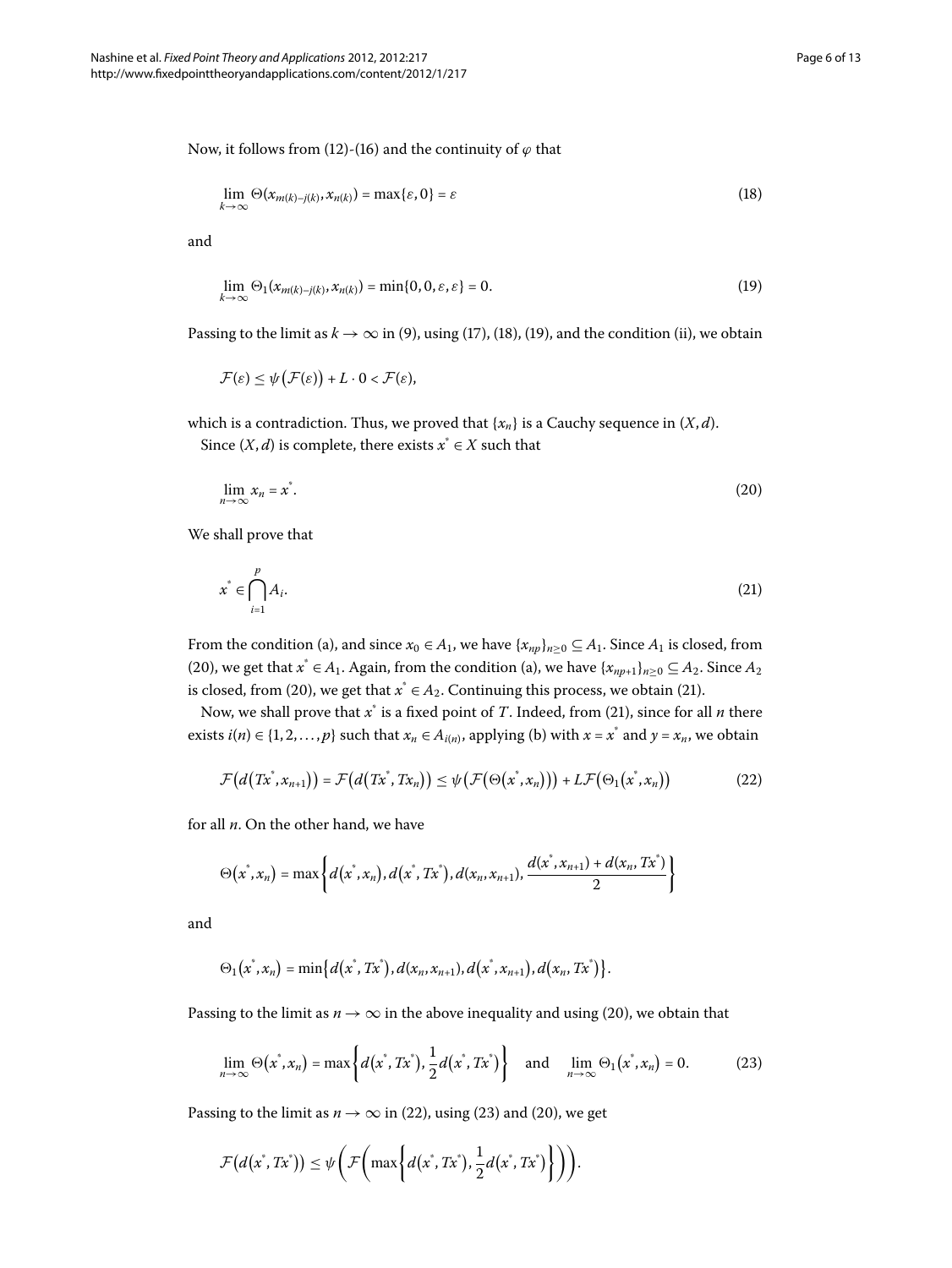Suppose that  $d(x^*, Tx^*) > 0$ . In this case, we have

$$
\max\left\{d(x^*,Tx^*),\frac{d(x^*,Tx^*)}{2}\right\} = d(x^*,Tx^*),
$$

which implies that

$$
\mathcal{F}\big(d\big(x^*, T x^*\big)\big) \leq \psi\big(\mathcal{F}\big(d\big(x^*, T x^*\big)\big)\big) < \mathcal{F}\big(d\big(x^*, T x^*\big)\big),
$$

a contradiction. Then we have  $d(x^*,Tx^*)$  = 0, that is,  $x^*$  is a fixed point of  $T.$ 

Finally, we prove that  $x^*$  is the unique fixed point of *T*. Assume that  $y^*$  is another fixed point of *T*, that is,  $Ty^* = y^*$ . From the condition (a), this implies that  $y^* \in \bigcap_{i=1}^p A_i$ . Then we can apply (b) for  $x = x^*$  and  $y = y^*$ . We obtain

$$
\mathcal{F}\big(d\big(x^*,y^*\big)\big)=\mathcal{F}\big(d\big(Tx^*,Ty^*\big)\big)\leq\psi\big(\mathcal{F}\big(\Theta\big(x^*,y^*\big)\big)\big)+L\mathcal{F}\big(\Theta_1\big(x^*,y^*\big)\big).
$$

Since  $x^*$  and  $y^*$  are fixed points of *T*, we can show easily that  $\Theta(x^*, y^*) = d(x^*, y^*)$  and  $\Theta_1(x^*, y^*) = 0$ . If  $d(x^*, y^*) > 0$ , we get

$$
\mathcal{F}(d(x^*, y^*)) = \mathcal{F}(d(Tx^*, Ty^*)) \leq \psi(\mathcal{F}(\Theta(x^*, y^*)))
$$

$$
= \psi(\mathcal{F}(d(x^*, y^*))) < \mathcal{F}(d(x^*, y^*)),
$$

<span id="page-6-0"></span>a contradiction. Then we have  $d(x^*,y^*)$  = 0, that is,  $x^*$  =  $y^*$  . Thus, we proved the uniqueness of the fixed point.  $\Box$ 

In the following, we deduce some fixed point theorems from our main result given by Theorem 2[.](#page-2-3)1.

If we take  $p = 1$  and  $A_1 = X$  in Theorem 2[.](#page-2-3)1, then we get immediately the following fixed point theorem.

**Corollary 2.1** Let  $(X,d)$  be a complete metric space and  $T: X \rightarrow X$  satisfy the following *condition: there exist*  $\psi \in \Psi_1$ ,  $\mathcal{F} \in \mathbf{F}_1$ , and  $L \geq 0$  such that

$$
\mathcal{F}\big(d(Tx,Ty)\big) \leq \psi\bigg(\mathcal{F}\bigg(\max\bigg\{d(x,y), d(Tx,x), d(y,Ty), \frac{d(x,Ty) + d(y,Tx)}{2}\bigg\}\bigg)\bigg) + L\mathcal{F}\big(\min\big\{d(x,y), d(Tx,x), d(y,Ty), d(x,Ty), d(y,Tx)\big\}\bigg)
$$

<span id="page-6-1"></span>*for all*  $x, y \in X$ *. Then T has a unique fixed point.* 

**Remark 2[.](#page-6-0)1** Corollary 2.1 extends and generalizes many existing fixed point theorems in the literature  $[1, 16-21]$  $[1, 16-21]$  $[1, 16-21]$ .

**Corollary 2.2** *Let*  $(X, d)$  *be a complete metric space,*  $p \in \mathbb{N}$ *,*  $A_1, A_2, \ldots, A_p$  *<i>be nonempty*  $R$  *closed subsets of X*,  $Y = \bigcup_{i=1}^{p} A_i$ , and  $T: Y \to Y$ . Suppose that there exist  $\psi \in \Psi_1$  and  $\mathcal{F} \in \mathbf{F}_1$ *such that*

(a')  $Y = \bigcup_{i=1}^{p} A_i$  *is a cyclic representation of*  $Y$  *with respect to*  $T$ ;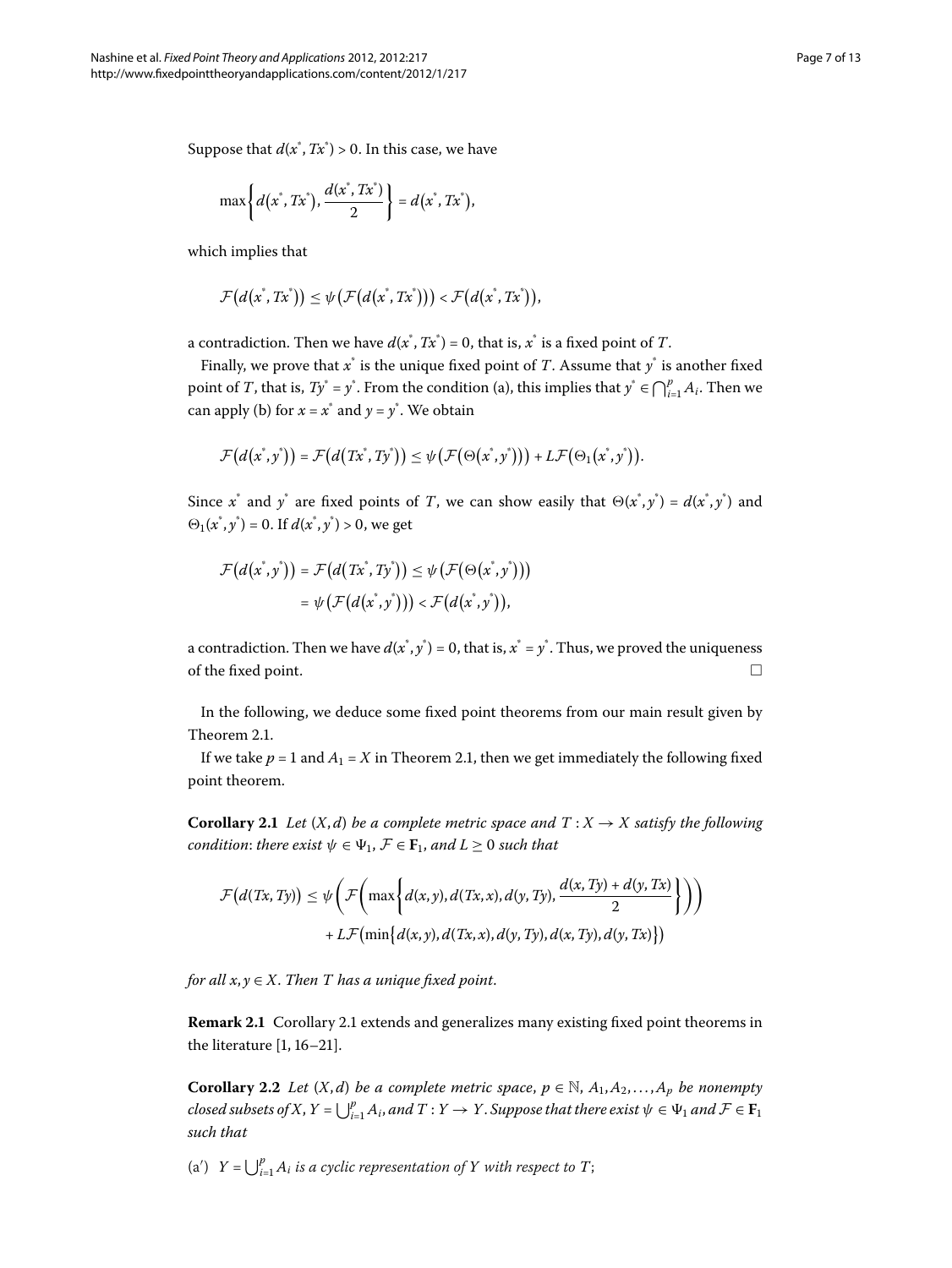(b') for any 
$$
(x, y) \in A_i \times A_{i+1}
$$
,  $i = 1, 2, ..., p$  (with  $A_{p+1} = A_1$ ),

$$
\mathcal{F}\big(d(Tx,Ty)\big)\leq \psi\big(\mathcal{F}\big(d(x,y)\big)\big).
$$

<span id="page-7-0"></span>*Then T has a unique fixed point. Moreover, the fixed point of T belongs to*  $\bigcap_{i=1}^p A_i$ .

**Remark 2[.](#page-6-1)2** Corollary 2.2 is similar to Theorem 2.1 in [\[](#page-12-6)7].

**Remark 2[.](#page-6-1)3** Taking in Corollary 2.2  $\psi(t) = kt$  with  $k \in (0,1)$ , we obtain a generalized version of Theorem 1.3 in  $[6]$ .

**Corollary 2.3** Let  $(X, d)$  be a complete metric space,  $p \in \mathbb{N}$ ,  $A_1, A_2, \ldots, A_p$  be nonempty  $R$  *closed subsets of X*,  $Y = \bigcup_{i=1}^{p} A_i$ , and  $T: Y \to Y$ . Suppose that there exist  $\psi \in \Psi_1$  and  $\mathcal{F} \in \mathbf{F}_1$ *such that*

(a')  $Y = \bigcup_{i=1}^{p} A_i$  *is a cyclic representation of*  $Y$  *with respect to*  $T$ ;  $(b')$  *for any*  $(x, y) \in A_i \times A_{i+1}, i = 1, 2, ..., p$  (with  $A_{p+1} = A_1$ ),

$$
\mathcal{F}\big(d(Tx,Ty)\big)\leq\psi\bigg(\mathcal{F}\bigg(\frac{d(x,Ty)+d(y,Tx)}{2}\bigg)\bigg).
$$

<span id="page-7-1"></span>*Then T has a unique fixed point. Moreover, the fixed point of T belongs to*  $\bigcap_{i=1}^p A_i$ .

**Remark 2[.](#page-7-0)4** Taking in Corollary 2.3  $\psi(t) = kt$  with  $k \in (0,1)$ , we obtain a generalized version of Theorem 3 in [13[\]](#page-12-11).

**Corollary 2.4** Let  $(X, d)$  be a complete metric space,  $p \in \mathbb{N}$ ,  $A_1, A_2, \ldots, A_p$  be nonempty  $R$  *closed subsets of X*,  $Y = \bigcup_{i=1}^{p} A_i$ , and  $T: Y \to Y$ . Suppose that there exist  $\psi \in \Psi_1$  and  $\mathcal{F} \in \mathbf{F}_1$ *such that*

(a')  $Y = \bigcup_{i=1}^{p} A_i$  *is a cyclic representation of*  $Y$  *with respect to*  $T$ ;  $(b')$  *for any*  $(x, y) \in A_i \times A_{i+1}, i = 1, 2, ..., p$  (with  $A_{p+1} = A_1$ ),

 $\mathcal{F}(d(Tx,Ty)) \leq \psi\big(\mathcal{F}\big(\max\big\{d(x,Tx),d(y,Ty)\big\}\big)\big).$ 

*Then T has a unique fixed point. Moreover, the fixed point of T belongs to*  $\bigcap_{i=1}^p A_i$ .

**Remark 2[.](#page-7-1)5** Taking in Corollary 2.4  $\psi(t) = kt$  with  $k \in (0,1)$ , we obtain a generalized version of Theorem 5 in [13[\]](#page-12-11).

**Corollary 2.5** *Let*  $(X, d)$  *be a complete metric space,*  $p \in \mathbb{N}$ *,*  $A_1, A_2, \ldots, A_p$  *<i>be nonempty*  $R$  *closed subsets of X*,  $Y = \bigcup_{i=1}^{p} A_i$ , and  $T: Y \to Y$ . Suppose that there exist  $\psi \in \Psi_1$  and  $\mathcal{F} \in \mathbf{F}_1$ *such that*

(a)  $Y = \bigcup_{i=1}^{p} A_i$  *is a cyclic representation of*  $Y$  *with respect to*  $T$ ;

(b) *for any*  $(x, y) \in A_i \times A_{i+1}$ ,  $i = 1, 2, ..., p$  (*with*  $A_{p+1} = A_1$ *)*,

 $\mathcal{F}(d(Tx,Ty)) \leq \psi\big(\mathcal{F}\big(\max\big\{d(x,y),d(x,Tx),d(y,Ty)\big\}\big)\big).$ 

*Then T has a unique fixed point. Moreover, the fixed point of T belongs to*  $\bigcap_{i=1}^p A_i$ .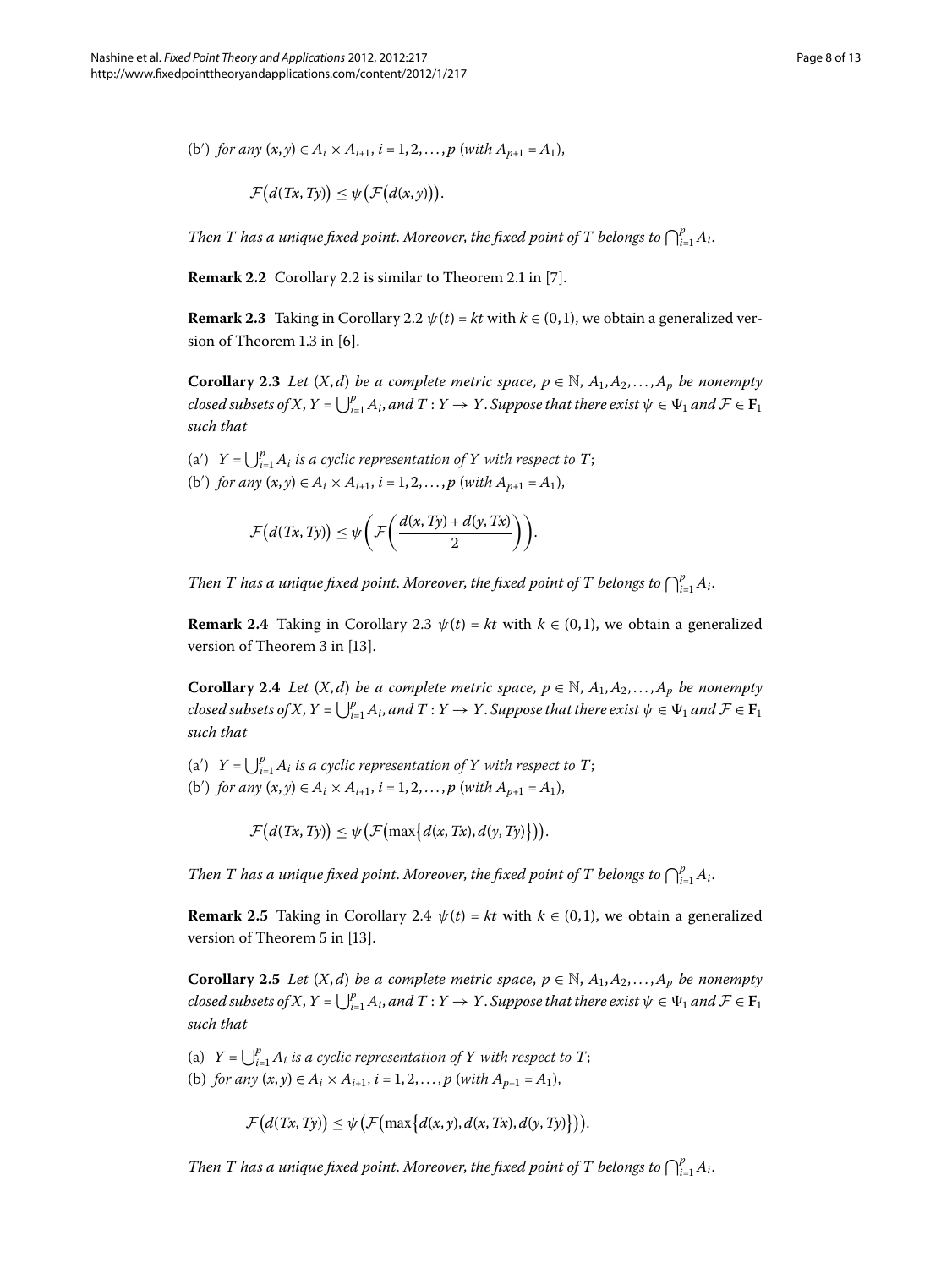We provide some examples to illustrate our obtained Theorem 2.1.

**Example 2.1** Let  $X = \mathbb{R}$  with the usual metric. Suppose  $A_1 = [-1, 0]$  and  $A_2 = [0, 1]$  and  $Y = \bigcup_{i=1}^{2} A_i$ . Define  $T: Y \to Y$  such that  $Tx = \frac{-x}{3}$  for all  $x \in Y$ . It is clear that  $\bigcup_{i=1}^{2} A_i$  is a cyclic representation of *Y* with respect to *T*. Let  $\psi \in \Psi_1$  be defined by  $\psi(t) = \frac{t}{2}$  and  $\mathcal{F} \in \mathbf{F}_1$ of the form  $\mathcal{F}(t) = kt, k > 0$ . For all  $x, y \in Y$  and  $L \geq 0$ , we have

$$
\mathcal{F}\big(d(Tx, Ty)\big) = kd(Tx, Ty)
$$
\n
$$
= \frac{k|x - y|}{3}
$$
\n
$$
\leq \frac{k|x - y|}{2}
$$
\n
$$
\leq \frac{k(\Theta(x, y))}{2}
$$
\n
$$
\leq \frac{k(\Theta(x, y))}{2} + Lk\Theta_1(x, y)
$$
\n
$$
= \psi\big(\mathcal{F}\big(\Theta(x, y)\big)\big) + L\mathcal{F}\big(\Theta_1(x, y)\big).
$$

So, *T* is a cyclic generalized ( $F$ ,  $\psi$ , *L*)-contraction for any *L*  $\geq$  0. Therefore, all conditions of Theorem 2[.](#page-2-3)1 are satisfied ( $p = 2$ ), and so *T* has a unique fixed point (which is  $x^* = 0 \in$  $\bigcap_{i=1}^{2} A_i$ .

**Example 2.2** Let  $X = \mathbb{R}$  with the usual metric. Suppose  $A_1 = [-\pi/2, 0]$  and  $A_2 = [0, \pi/2]$ and  $Y = \bigcup_{i=1}^{2} A_i$ . Define the mapping  $T: Y \rightarrow Y$  by

$$
Tx = \begin{cases} -\frac{1}{3}x|\cos(1/x)| & \text{if } x \in [-\pi/2, 0) \cup (0, \pi/2], \\ 0 & \text{if } x = 0. \end{cases}
$$

Clearly, we have  $T(A_1) \subseteq A_2$  and  $T(A_2) \subseteq A_1$ . Moreover,  $A_1$  and  $A_2$  are nonempty closed subsets of *X*. Therefore,  $\bigcup_{i=1}^2 A_i$  is a cyclic representation of *Y* with respect to *T*.

Now, let  $(x, y) \in A_1 \times A_2$  with  $x \neq 0$  and  $y \neq 0$ , we have

$$
d(Tx, Ty) = |Tx - Ty|
$$
  
=  $\left| \frac{1}{3}x|\cos(1/x)| + \frac{1}{3}y|\cos(1/y)| \right|$   
=  $\frac{1}{3}||x||\cos(1/x)| + |y||\cos(1/y)||$   
 $\leq \frac{1}{3}(|x| + |y|).$ 

On the other hand, we have

$$
|x| = -x \le -x + \frac{1}{3} |x \cos(1/x)| = -x - \frac{1}{3} x | \cos(1/x)| \le |x + \frac{1}{3} x | \cos(1/x)| | = d(x, Tx)
$$

and

$$
|y| = y \le y + \frac{1}{3} |y \cos(1/y)| = |y + \frac{1}{3}y| \cos(1/y)| = d(y, Ty).
$$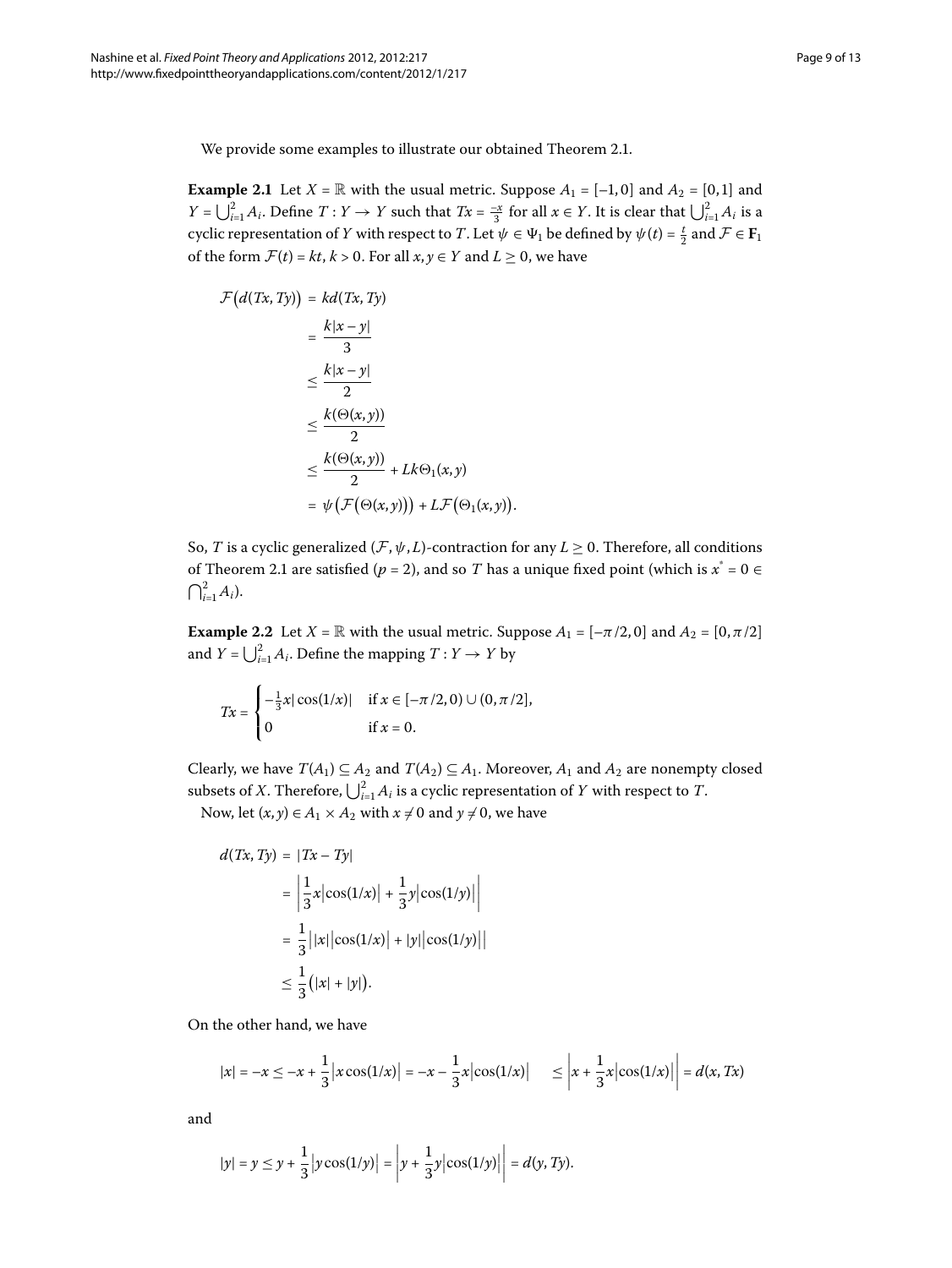Then we have

<span id="page-9-0"></span>
$$
d(Tx, Ty) \leq \frac{2}{3} \max \left\{ d(x, Tx), d(y, Ty) \right\}
$$
  
 
$$
\leq \frac{2}{3} \max \left\{ d(x, y), d(x, Tx), d(y, Ty), \left( \frac{d(x, Ty) + d(y, Tx)}{2} \right) \right\}.
$$

Define the function  $\psi : [0, \infty) \to [0, \infty)$  by  $\psi(t) = \frac{2t}{3}$ , for all  $t \ge 0$  and  $\mathcal{F} \in \mathbf{F}_1$  of the form  $\mathcal{F}(t) = kt, k > 0$  and  $L \geq 0$ . Then we have

$$
\mathcal{F}\big(d(Tx,Ty)\big) \le \psi\big(\mathcal{F}\big(\Theta(x,y)\big)\big) + L\mathcal{F}\big(\Theta(x,y)\big). \tag{24}
$$

Moreover, we can show that (24) holds if  $x = 0$  or  $y = 0$ . Similarly, we also get (24) holds for  $(x, y) \in A_2 \times A_1$ .

Now, all the conditions of Theorem 2[.](#page-2-3)1 are satisfied (with  $p = 2$ ), we deduce that *T* has a unique fixed point  $x^* \in A_1 \cap A_2 = \{0\}.$ 

# **3 An application to an integral equation**

In this section, we apply the result given by Theorem 2[.](#page-2-3)1 to study the existence and uniqueness of solutions to a class of nonlinear integral equations.

We consider the nonlinear integral equation

<span id="page-9-2"></span>
$$
u(t) = \int_0^T G(t,s)f(s,u(s))\,ds \quad \text{for all } t \in [0,T],\tag{25}
$$

where  $T > 0, f : [0, T] \times \mathbb{R} \to \mathbb{R}$  and  $G : [0, T] \times [0, T] \to [0, \infty)$  are continuous functions.

Let  $X = C([0, T])$  be the set of real continuous functions on [0, *T*]. We endow *X* with the standard metric

<span id="page-9-1"></span>
$$
d_{\infty}(u,v) = \max_{t \in [0,T]} |u(t) - v(t)| \quad \text{for all } u, v \in X.
$$

It is well known that  $(X, d_{\infty})$  is a complete metric space.

Let  $(\alpha, \beta) \in X^2$ ,  $(\alpha_0, \beta_0) \in \mathbb{R}^2$  such that

<span id="page-9-4"></span>
$$
\alpha_0 \le \alpha(t) \le \beta(t) \le \beta_0 \quad \text{for all } t \in [0, T]. \tag{26}
$$

We suppose that for all  $t \in [0, T]$ , we have

<span id="page-9-5"></span><span id="page-9-3"></span>
$$
\alpha(t) \le \int_0^T G(t,s)f(s,\beta(s))\,ds\tag{27}
$$

and

$$
\beta(t) \ge \int_0^T G(t,s)f(s,\alpha(s))\,ds. \tag{28}
$$

We suppose that for all  $s \in [0, T]$ ,  $f(s, \cdot)$  is a decreasing function, that is,

$$
x, y \in \mathbb{R}, \qquad x \ge y \quad \Longrightarrow \quad f(s, x) \le f(s, y). \tag{29}
$$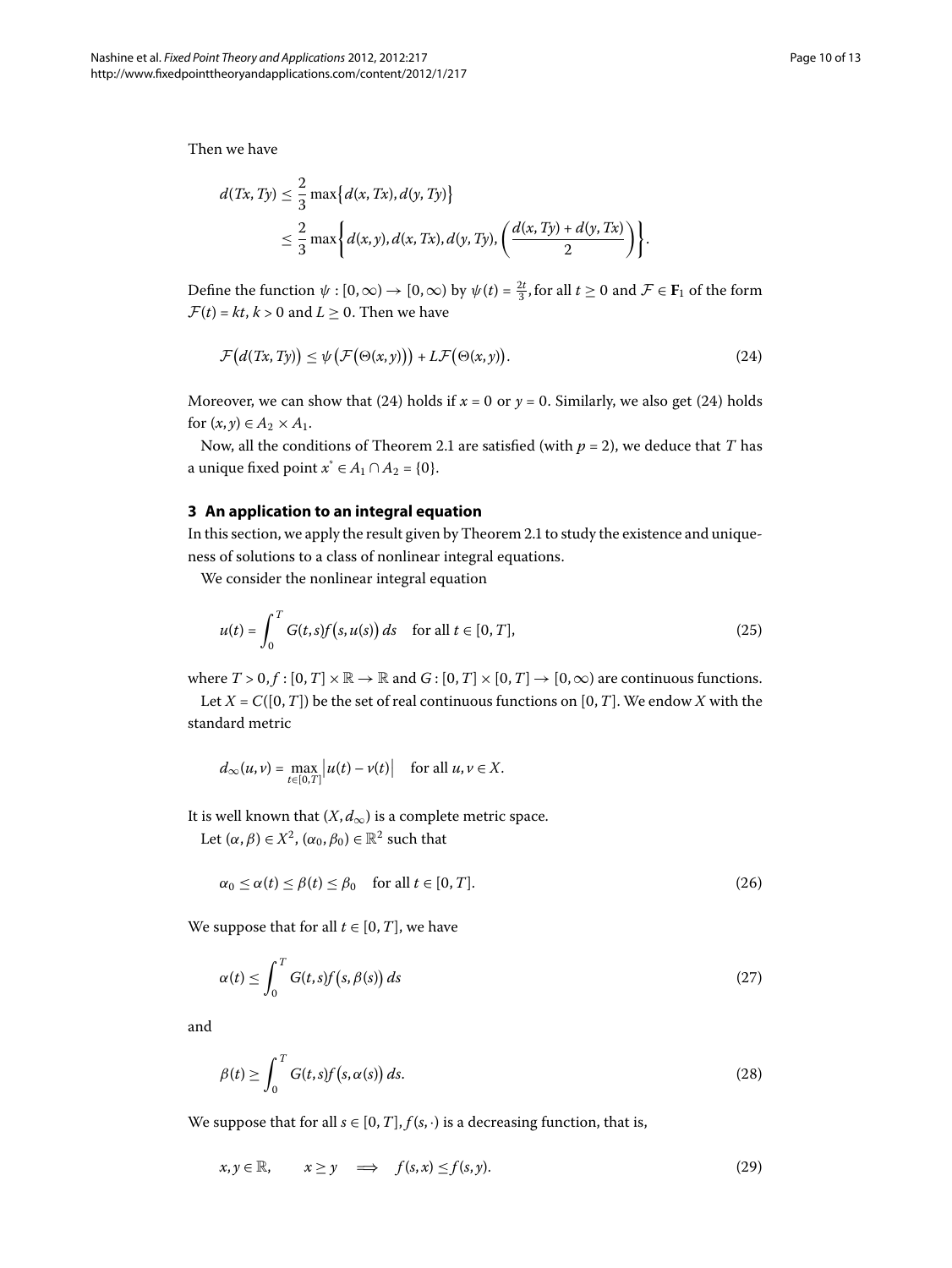<span id="page-10-0"></span>We suppose that

<span id="page-10-2"></span>
$$
\sup_{t\in[0,T]}\int_0^T G(t,s)\,ds\leq 1.\tag{30}
$$

Finally, we suppose that, for all  $s \in [0, T]$ , for all  $x, y \in \mathbb{R}$  with  $(x \leq \beta_0 \text{ and } y \geq \alpha_0)$  or  $(x \geq \alpha_0)$ and  $y \leq \beta_0$ ),

$$
|f(s,x) - f(s,y)| \le \psi\left(\max\left\{|x - y|, |x - Tx|, |y - Ty|, \frac{|x - Ty| + |y - Tx|}{2}\right\}\right) + L\min\{|x - Tx|, |y - Ty|, |x - Ty|, |y - Tx|\},\tag{31}
$$

where  $\psi : [0, \infty) \to [0, \infty)$  is a nondecreasing function that belongs to  $\Psi_1$  and  $L \geq 0$ . Now, define the set

$$
C = \big\{ u \in C([0, T]) : \alpha \leq u(t) \leq \beta \text{ for all } t \in [0, T] \big\}.
$$

We have the following result.

**Theorem .** *Under the assumptions*()*-*([\)](#page-10-0), *problem* () *has one and only one solution*  $u^* \in \mathcal{C}$ .

*Proof* Define the closed subsets of *X*,  $A_1$  and  $A_2$ , by

$$
A_1 = \{u \in X : u \le \beta\}
$$

and

$$
A_2 = \{u \in X : u \ge \alpha\}.
$$

Define the mapping  $T: X \to X$  by

<span id="page-10-1"></span>
$$
Tu(t) = \int_0^T G(t,s)f(s,u(s)) ds \quad \text{ for all } t \in [0,T].
$$

We shall prove that

$$
T(A_1) \subseteq A_2 \quad \text{and} \quad T(A_2) \subseteq A_1. \tag{32}
$$

Let *u*  $\in$  *A*<sub>1</sub>, that is,

$$
u(s) \le \beta(s) \quad \text{for all } s \in [0, T].
$$

Using condition [\(](#page-9-3)29), since  $G(t, s) \ge 0$  for all  $t, s \in [0, T]$ , we obtain that

$$
G(t,s)f(s,u(s)) \geq G(t,s)f(s,\beta(s)) \quad \text{for all } t,s \in [0,T].
$$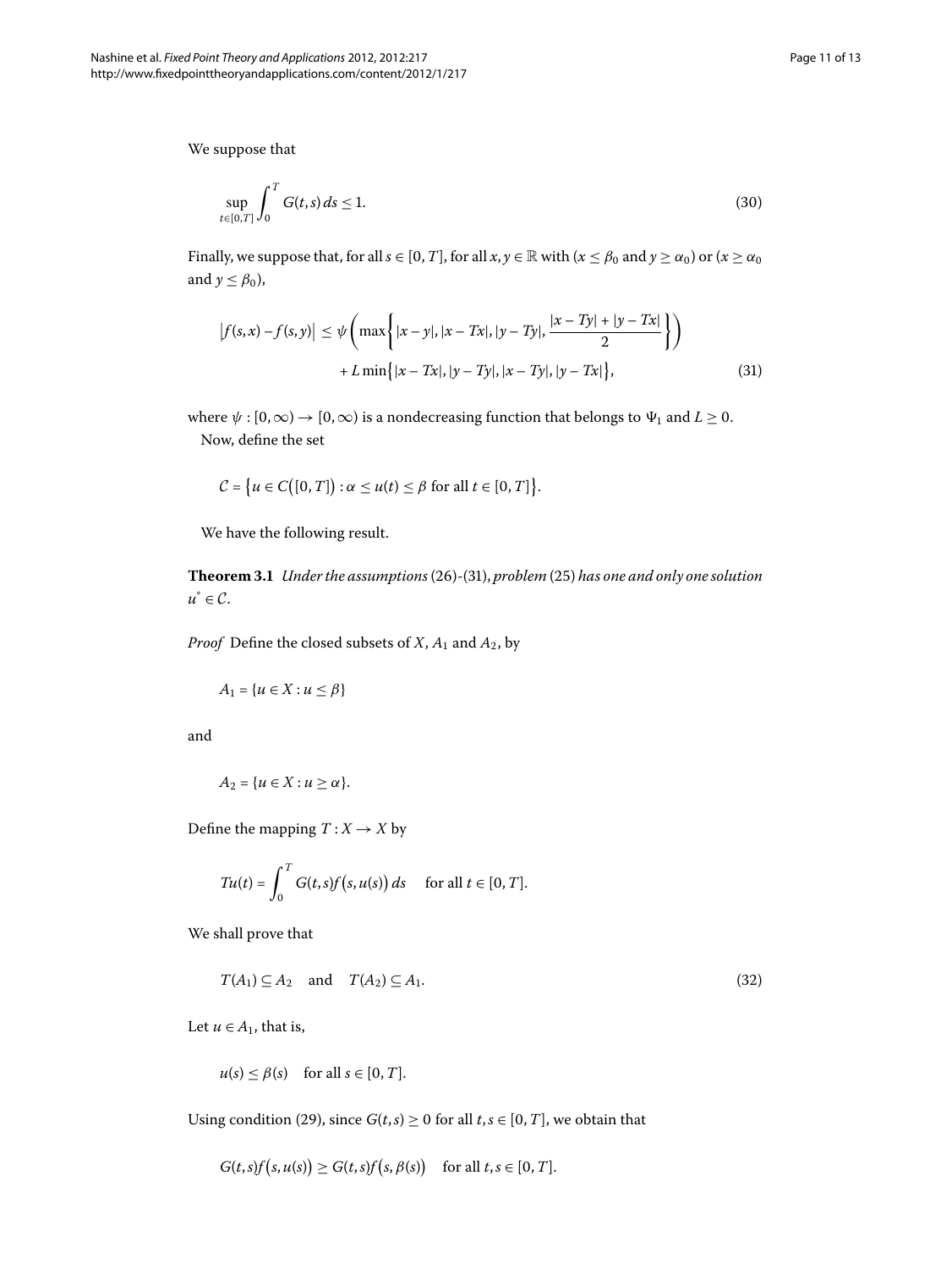The above inequality with condition  $(27)$  $(27)$  implies that

$$
\int_0^T G(t,s)f(s,u(s))\,ds \geq \int_0^T G(t,s)f(s,\beta(s))\,ds \geq \alpha(t)
$$

for all *t*  $\in$  [0, *T*]. Then we have *Tu*  $\in$  *A*<sub>2</sub>.

Similarly, let  $u \in A_2$ , that is,

$$
u(s) \ge \alpha(s) \quad \text{for all } s \in [0, T].
$$

Using condition [\(](#page-9-3)29), since  $G(t, s) \ge 0$  for all  $t, s \in [0, T]$ , we obtain that

$$
G(t,s)f(s,u(s)) \leq G(t,s)f(s,\alpha(s)) \quad \text{for all } t,s \in [0,T].
$$

The above inequality with condition  $(28)$  $(28)$  implies that

$$
\int_0^T G(t,s)f(s,u(s))\,ds \leq \int_0^T G(t,s)f(s,\alpha(s))\,ds \leq \beta(t)
$$

for all  $t \in [0, T]$ . Then we have  $Tu \in A_1$ . Finally, we deduce that (32[\)](#page-10-1) holds.

Now, let  $(u, v) \in A_1 \times A_2$ , that is, for all  $t \in [0, T]$ ,

$$
u(t) \leq \beta(t), \qquad v(t) \geq \alpha(t).
$$

This implies, from condition (26), that for all  $t \in [0, T]$ ,

$$
u(t) \leq \beta_0, \qquad v(t) \geq \alpha_0.
$$

Now, using conditions [\(](#page-10-0)30) and (31), we can write that for all  $t \in [0, T]$ , we have

$$
|Tu - Tv|(t)
$$
  
\n
$$
\leq \int_0^T G(t,s) |f(s, u(s)) - f(s, v(s))| ds
$$
  
\n
$$
\leq \int_0^T G(t,s) \psi \left( \max \left\{ |u(s) - v(s)|, |u(s) - Tu(s)|, |v(s) - Tv(s)|, \frac{|u(s) - Tv(s)| + |v(s) - Tu(s)|}{2} \right\} \right) ds
$$
  
\n
$$
+ \int_0^T G(t,s) L \min \left\{ |u(s) - Tu(s)|, |v(s) - Tv(s)|, |u(s) - Tv(s)|, |v(s) - Tu(s)| \right\} ds
$$
  
\n
$$
\leq \psi \left( \max \left\{ d_{\infty}(u, v), d_{\infty}(u, Tu), d_{\infty}(v, Tv), \frac{d_{\infty}(u, Tv) + d_{\infty}(v, Tu)}{2} \right\} \right) \int_0^T G(t,s) ds
$$
  
\n
$$
+ L \min \left\{ d_{\infty}(u, Tu), d_{\infty}(v, Tv), d_{\infty}(u, Tv), d_{\infty}(v, Tu) \right\} \int_0^T G(t,s) ds
$$
  
\n
$$
\leq \psi \left( \max \left\{ d_{\infty}(u, v), d_{\infty}(u, Tu), d_{\infty}(v, Tv), \frac{d_{\infty}(u, Tv) + d_{\infty}(v, Tu)}{2} \right\} \right)
$$
  
\n
$$
+ L \min \left\{ d_{\infty}(u, Tu), d_{\infty}(v, Tv), d_{\infty}(u, Tv), d_{\infty}(v, Tu) \right\}.
$$